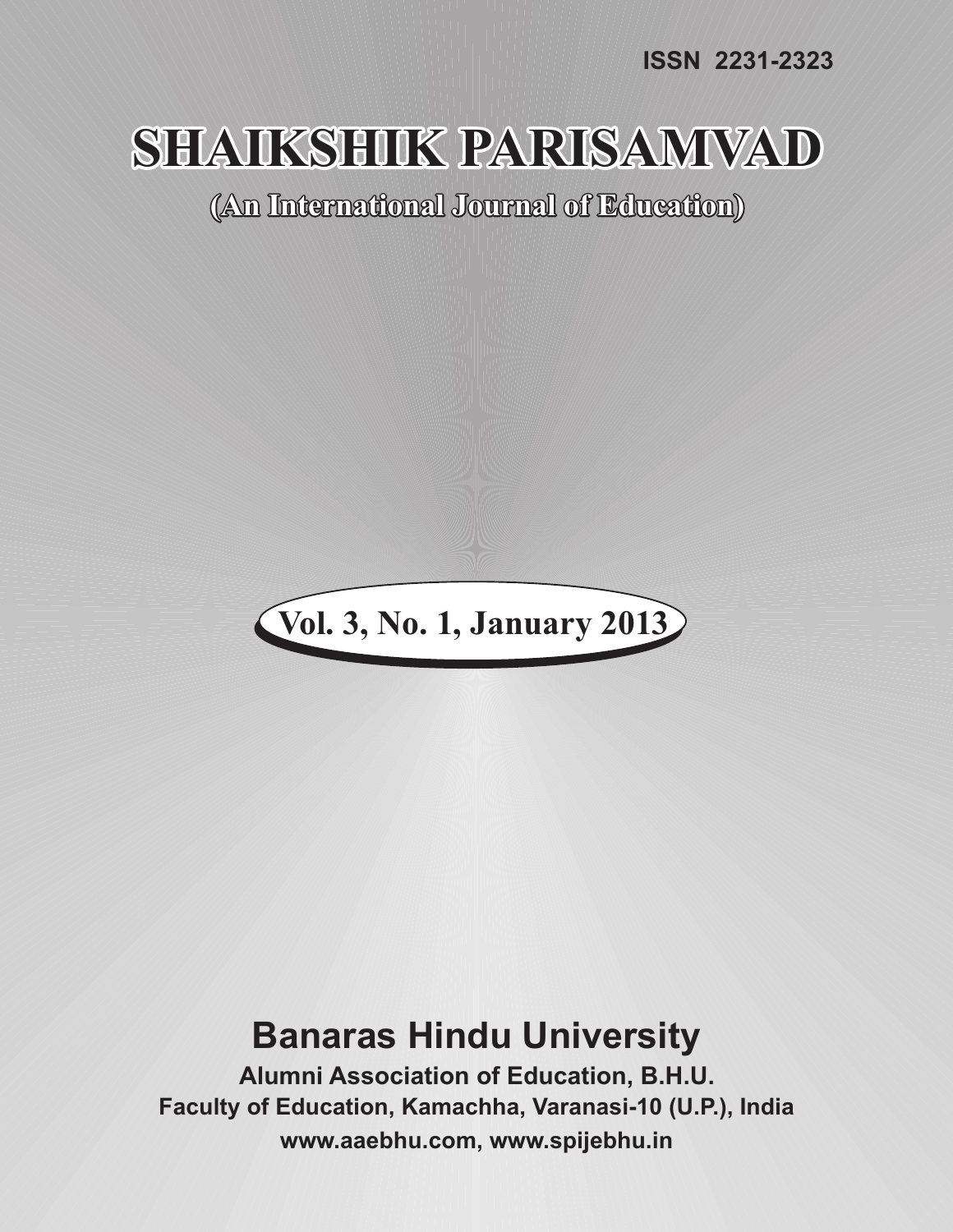*Patron* **Prof.H.C.S.Rathore** President,AAEBHU and Head and Dean, Faculty of Education,B.H.U.(K), Varanasi (U.P.)

*Advisory Committee* **Prof. R.P. Singh** Ex-Dean, NCERT, New Delhi **Prof. S.B. Singh** EC Member, BHU, and Ex-Principal, RIE, Ajmer (Rajasthan) **Prof. D.Rajaganesan** Ex-Head, Department of Education, Madras University,Chennai (T.N.) **Prof. C.P.S. Chauhan** Dean, Faculty of Social Sciences, AMU, Aligarh (U.P.) **Prof. M.N. Deshmukh** Department of Education, University of Mumbai, Mumbai (Maharashtra) **Prof.D.R.Goel** Ex-Dean,Faculty of Education & Psychology, CASE, Vadodara (Gujarat). **Prof.Bharat Joshi** Director, IASE, Shikshan Mahavidyalaya, Gujarat Vidyapeeth, Ahmedabad (Gujarat) **Prof.B.D.Kafle** Tribhuvan University, Nepal. **Prof. R.C. Nautiyal** Head & Dean, Faculty of Education, HNB University, Garhwal (Uttaranchal) **Prof. B.K. Tripathi** Joint Director, NCERT, New Delhi **Prof. B.K. Sahoo** Ex-Head, Department of Education, Jabalpur (M.P.) **Prof. Geeta Rai**

Mahila Maha Vidyalaya, BHU, Varanasi (U.P.).

*Chief Editor* **Prof. Bhoodev Singh**

Faculty of Education,B.H.U., Varanasi (U.P.)

*Editor* **Prof.H.C.S.Rathore** Faculty of Education,B.H.U., Varanasi (U.P.)

*Editorial Board* **Dr.Seema Singh** 

Faculty of Education,B.H.U., Varanasi (U.P.) **Dr. Meenakshi Singh** Faculty of Education,B.H.U., Varanasi (U.P.) **Dr. Madhu Kushwaha** Faculty of Education,B.H.U., Varanasi (U.P.) **Dr. Deepa Mehta** Faculty of Education,B.H.U., Varanasi (U.P.) **Dr. Alok Gardia** Faculty of Education,B.H.U., Varanasi (U.P.)

*Managing Editor* **Dr. Sunil Kumar Singh** Faculty of Education, B.H.U., Varanasi (U.P.)

*Associate Members* **Dr. P.S. Ram** Faculty of Education ,B.H.U., Varanasi (U.P.) **Dr. R.N. Sharma** Faculty of Education,B.H.U., Varanasi (U.P.)

#### **INTRODUCTION OF THE JOURNAL**

**"Shaikshik Parisamvad (An International Journal of Education)" -SPIJE** is a half-yearly, refereed journal of Education with **ISSN (2231-2323 Print, 2231-2404 Online)**. It is a bilingual (Hindi and English) journal published by the 'Alumni Association of Education, B.H.U' (AAE, BHU), Faculty of Education, Banaras Hindu University, Kamachha, Varanasi, Uttar Pradesh, India. The objective of this journal is to generate a healthy dialogue in frontier areas of Education amongst educators globally. It is targeted to serve as an academic forum for teachers, teacher educators, educational policy makers, administrators, research workers etc. in Education and related areas. However, anyone from other disciplines can also share his/her views related to variety of contemporary educational issues of relevance. Therefore, all concerned are invited to participate actively. The opinions reflected in the SPIJE do not reflect the opinions of the AAE, BHU. The sole responsibility regarding the opinion in the article lies on the author/contributors to the journal.

#### **SUBSCRIPTION TARIFF**

The SPIJE is published twice a year in January and July. The subscription for one issue of journal which includes postage is as follows:

| Rs. 100.00 | India (Individuals)    |
|------------|------------------------|
| Rs. 200.00 | India (Institutional)  |
| US\$ 20.00 | Asia                   |
| US\$ 40.00 | <b>Other Countries</b> |
|            |                        |

The amount can be deposited in cash/draft/cheque or through e-accounting (with addition of Rs.25.00 as bank fee as applicable in specific case) in **State Bank of India (SBI)account number '31448679140' in favour of 'Alumni Association of Education, BHU'.** The receipt should be sent by post/e-mail attachment to The Managing Editor.

**–Managing Editor.**

#### *COPYRIGHT*

*'Alumni Association of Education, BHU', Faculty of Education, Kamachha, B.H.U., Varanasi-10 (UP), INDIA*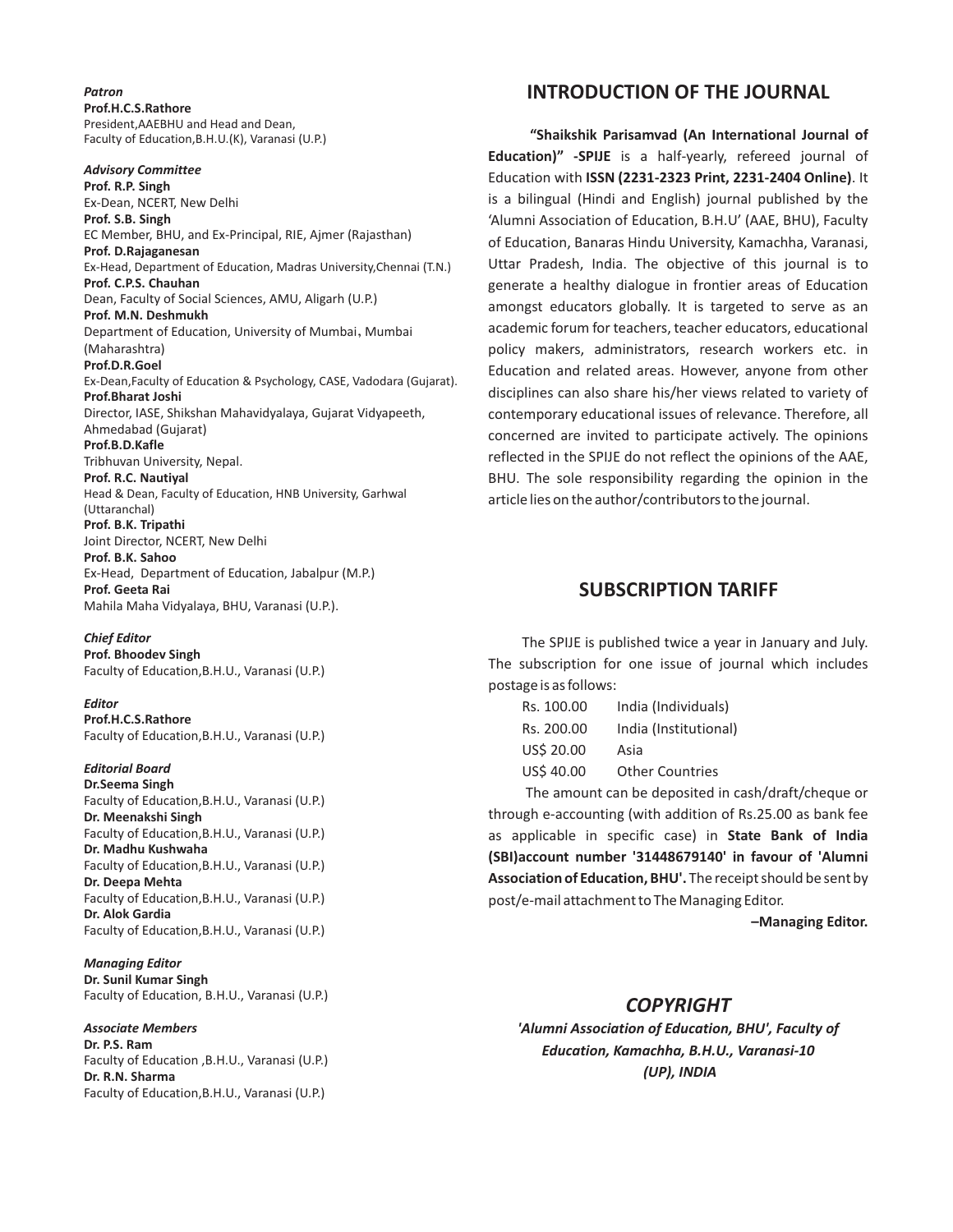## **GUIDELINES FOR AUTHORS**

The articles received for publication in **SPIJE** are reviewed by one or more referees for their originality, relevance and contribution. Authors will follow following guidelines for their articles submitted in English/Hindi:

Contribute original unpublished, non communicated articles, research papers, research notes, book reviews etc. related to education in about 3000-4000 words.

The articles/ papers received shall be sent for review to one or two experts. Based on their recommendations the decision regarding the acceptance/modification of the papers shall be communicated to the contributors.

Author has to make a declaration in the covering letter that the contribution has not been published or submitted for publication in any form elsewhere.

Contributions should be sent in **English** (Times New Roman,font size 12) **or Hindi** (Kruti Dev 010, font size 14), typed in single space , on one side of A-4 size paper with 1.5 inch margins on all sides.

References should be given in the text as well as the end . The references should be given in alphabetical and chronological (ascending) order. Authors are requested to follow following format of referencing :

- rd 1. Books : Butler,J.D.(1968).**Four philosophies and their practice in education and religion**(3 edition).New York : Harper and Row ,P.527.
- 2. Articles: Kumar, K. (2005). Quality of education at the beginning of the 21<sup>st</sup> century Lessons from India. Indian **Educational Review**,41:1,Pp.3-28.
- 3. Chapter in a Book: Singh, S.K.(2008). Environmental Ethics Education. In Rathore, H.C.S., Bhattacharya, G.C., Singh, S.K., Singh, M., and Gardia, A. (Ed.) **Society and Environmental Ethics**, Varanasi : Seema Press. Pp.171-176.
- 4. Articles downloaded from websites: Rhodes, G. (2010). Opportunities and challenges in the internationalization and globalization of higher education in United States: Implications for U.S.-India student's mobility. Retrieved from **http://www.ugc.ac.in/new\_initiatives/gray.pdf** retrieved on 21.10.2010.

Diagrams and all types of line drawings should be supplied separately, numbered clearly. Space for incorporation of diagrams and figures in text should be clearly mentioned at right place.

Tables should be in sequence, numbered neatly, followed by proper heading and incorporation in the text.

Title of the work, author's name, complete address, phone number, e-mail, and fax number should be given on a separate page with the typed manuscript. Authors should also give their brief description about themselves and their specialisations.

An abstract of the paper (with key words written at the bottom) should be submitted on a separate page in English in 120 to 150 words.

All details are to be sent in two hard copies and a soft copy in C.D.. Send all details on e-mail attachment at spije.edu@gmail.com .

Each author will have to submit an amount of Rupees One thousand as publication cost for article accepted for publication. The amount can be deposited in cash/draft or through e-accounting as Rs.1025/(Rs.25/ as bank fee) in **State Bank of India (SBI) account number '31448679140' in favour of 'Alumni Association of Education, BHU',** prior to publication and receipt of the same is to be deposited with Managing Editor of the Journal. However the authors who are members for five issues of SPIJE will have to pay only Rs.500/ if their paper is accepted in any of the subscribed five issues.

Two copies of the issue of the SPIJE will be supplied to the contributors/ authors as per policy of the journal. Members can download their copies from website of the journal www.spijebhu.in.

All manuscripts and correspondences should be addressed to, Dr. Sunil Kumar Singh, The Managing Editor , **"Shaikshik Parisamvad ( An International Journal of Education)" -SPIJE**, 'Alumni Association of Education, BHU', Faculty of Education , Banaras Hindu University, Kamachha, Varanasi -221010 (U.P.), India. Any queries can be clarified at spije.edu@gmail.com or sunil.kr.edu@gmail.com .

All legal inquiries will be dealt under Varanasi court.